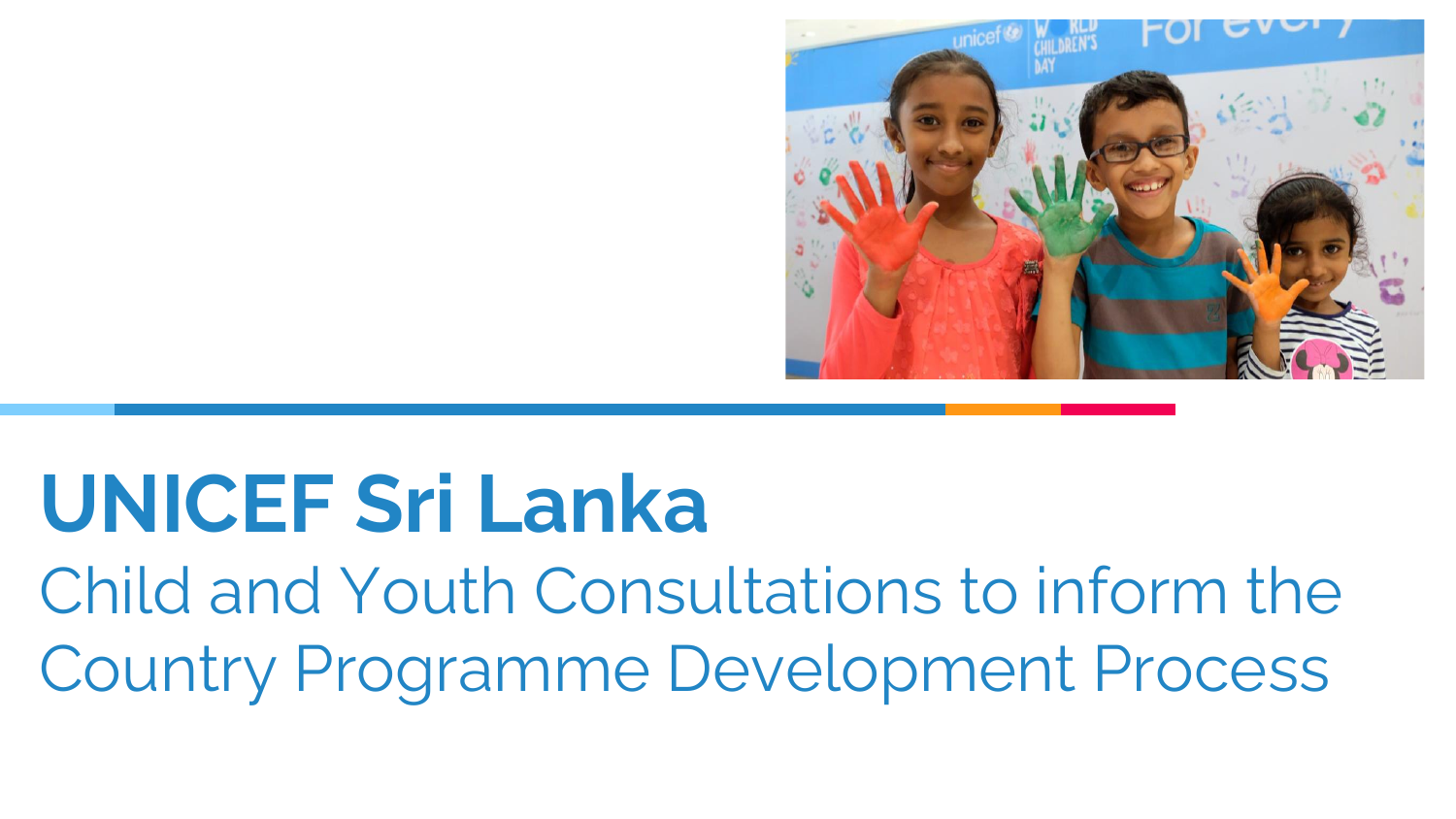### **CSOs/Youth Networks that nominated Children & Youth for the consultations**







Hope, loy and lustice for ALL Children



**SRI LANKA SCOUTS** SRI LANKA SCOUT ASSOCIATION





SHANTHI MAARGAM சாந்தி மார்க்கம் ശാച്ചി മഗ



#### **Srilanka Model United Nations** One Country. One Conference. One Future.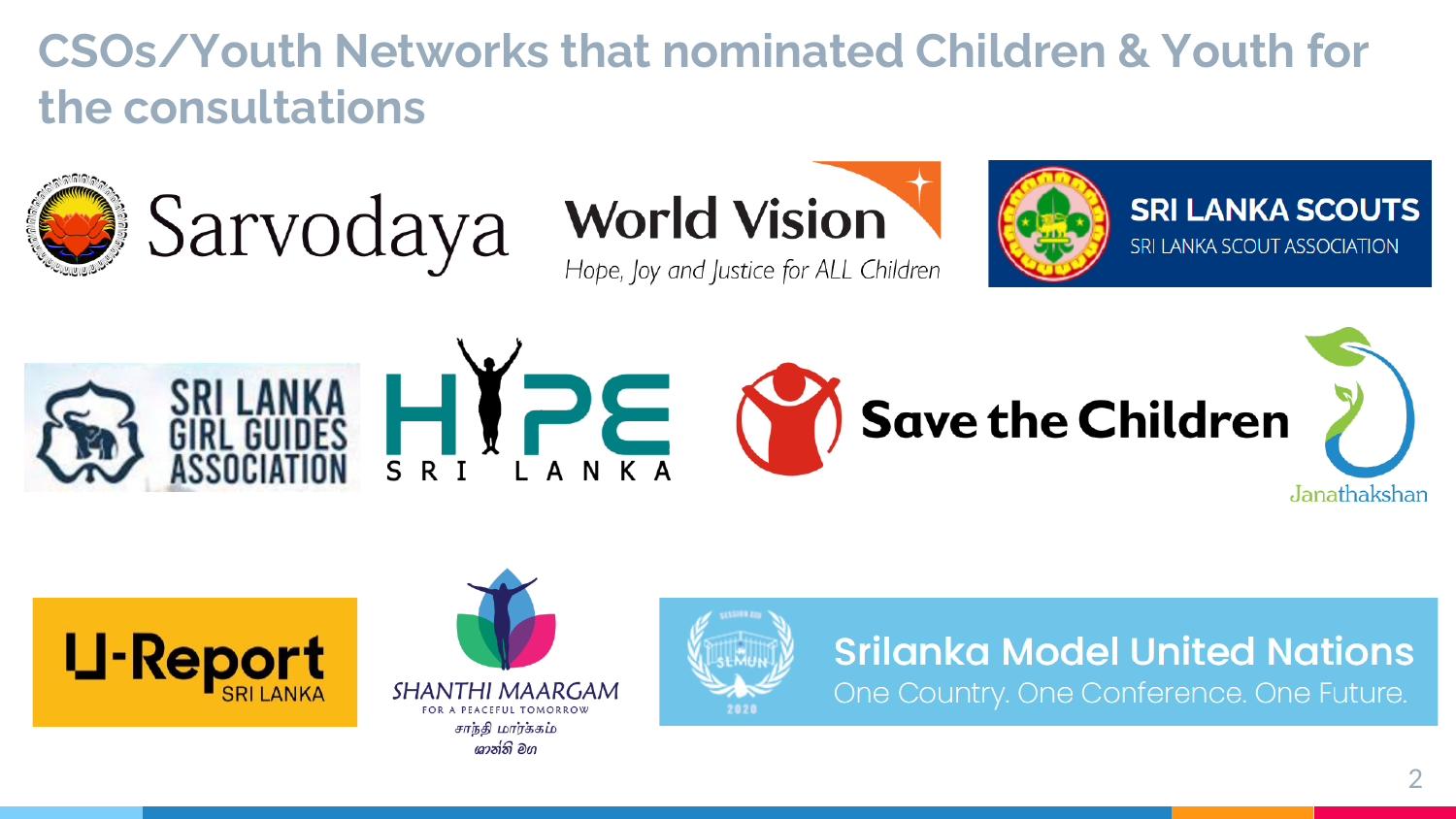## **National-level three consultation meetings with Child & Youth network representatives**

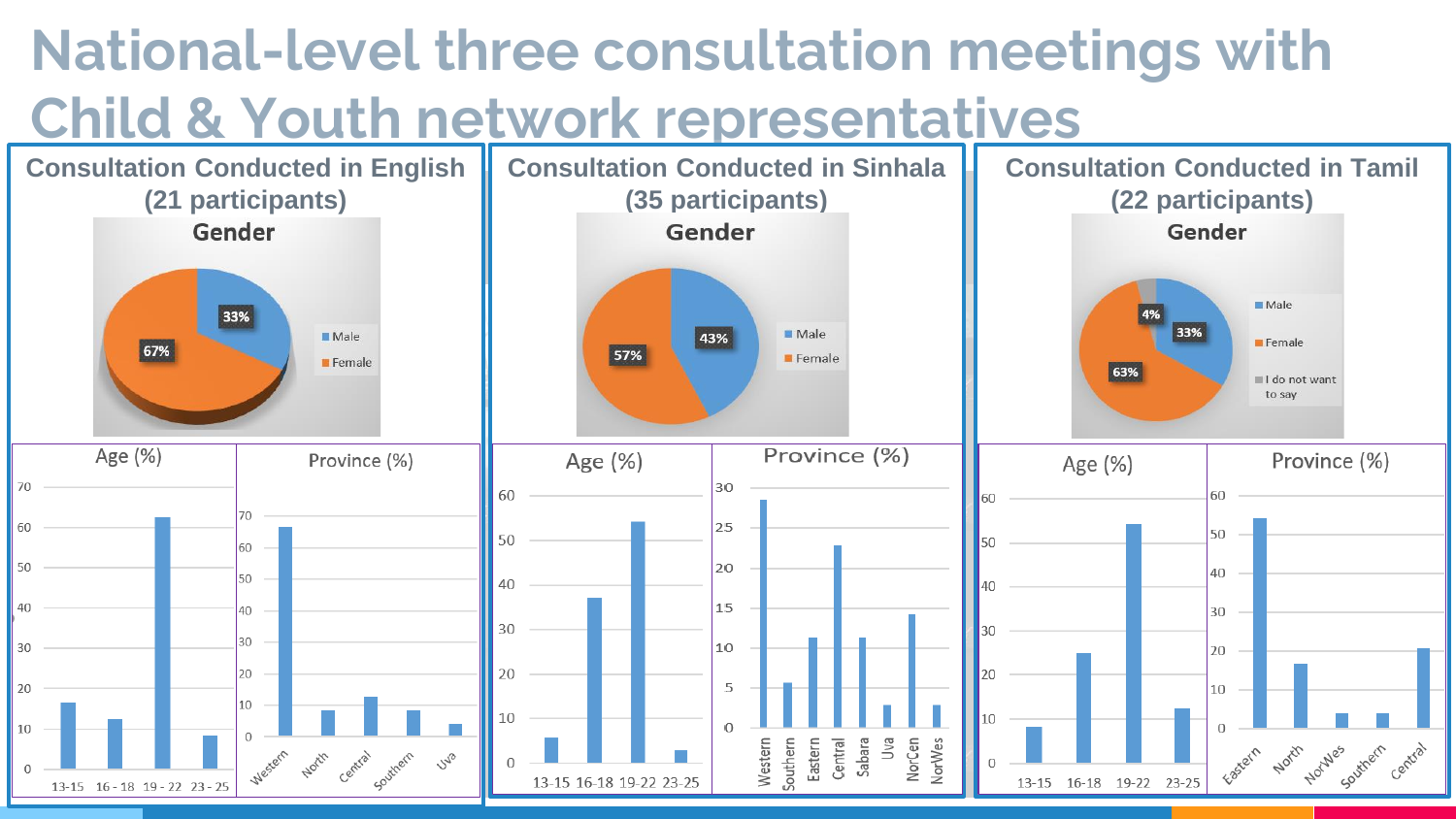## **Areas explored during the consultation meetings**

- *1. What do you see as the most critical issues faced by children and adolescents today in Sri Lanka?*
- *2. What do you think are the top solutions/actions that are needed to address these issues?*
- *3. How would you like to be engaged in being a part of the change you want to see?* Only answers received for Q1 is summarized in next slides

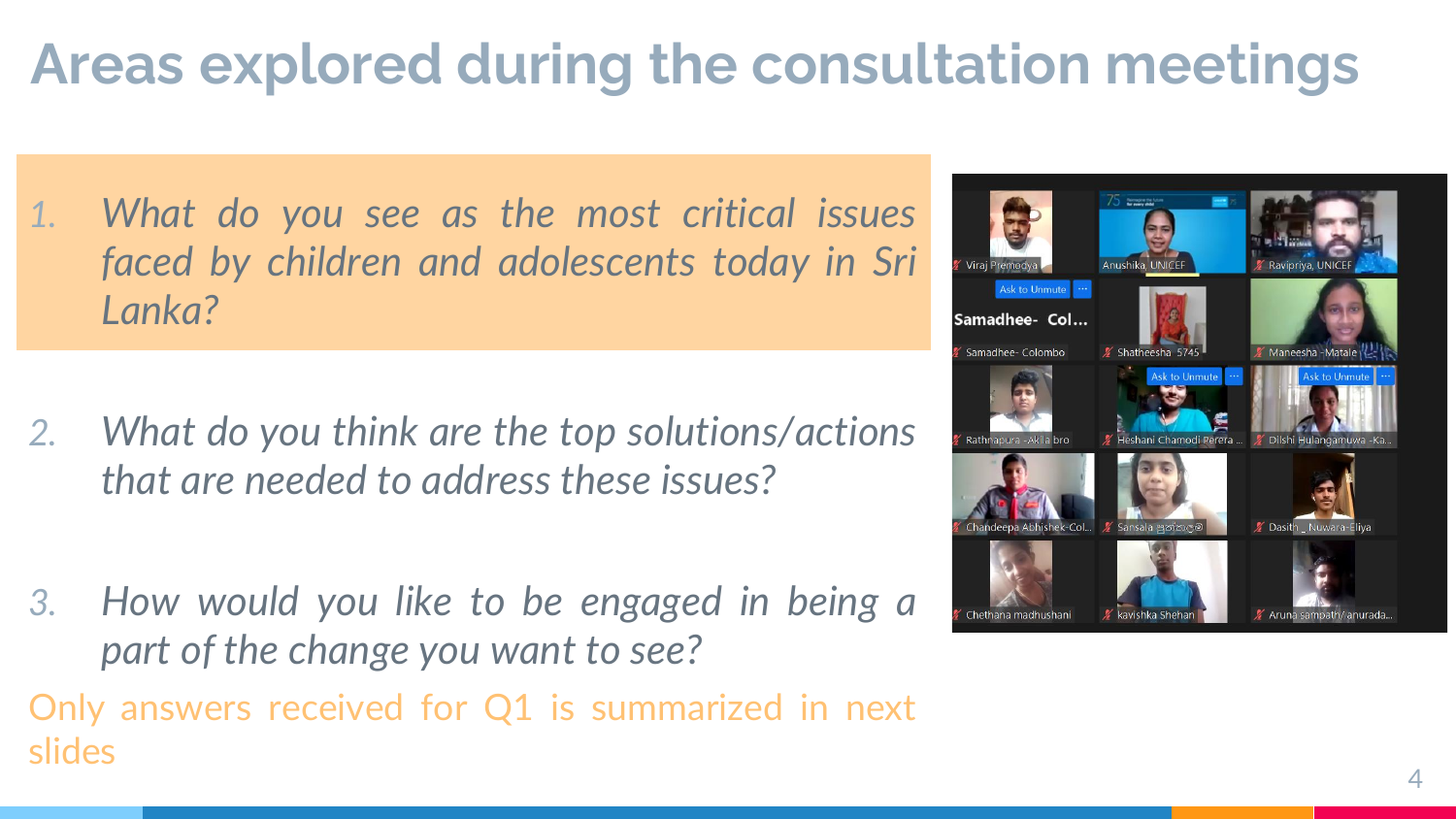*Letter(s) mentioned at the end each of statement indicate the consultation it was highlighted (S-Sinhala, T-Tamil, E-English)*

## ▷ Mental Health

- Lack of awareness about the subject and support services (S,E)
- Cultural barriers and stigma about the subject and in seeking support (S, T,E)
- Lack/ limited access to the treatment services including counselling services at school system (S,E)
- Prevalence of mental health conditions including Depression, Anxiety, Self Harming Behaviours, Behavioural Addictions (Gaming, Excessive use) which have been increased with COVID-19 related stressors (S,T,E)
- Mental stress caused with the high expectations and comparisons made by the parents (S)
- Bottlenecks in the accreditation process of Mental Health professionals which has resulted in a smaller number of qualified professionals (E)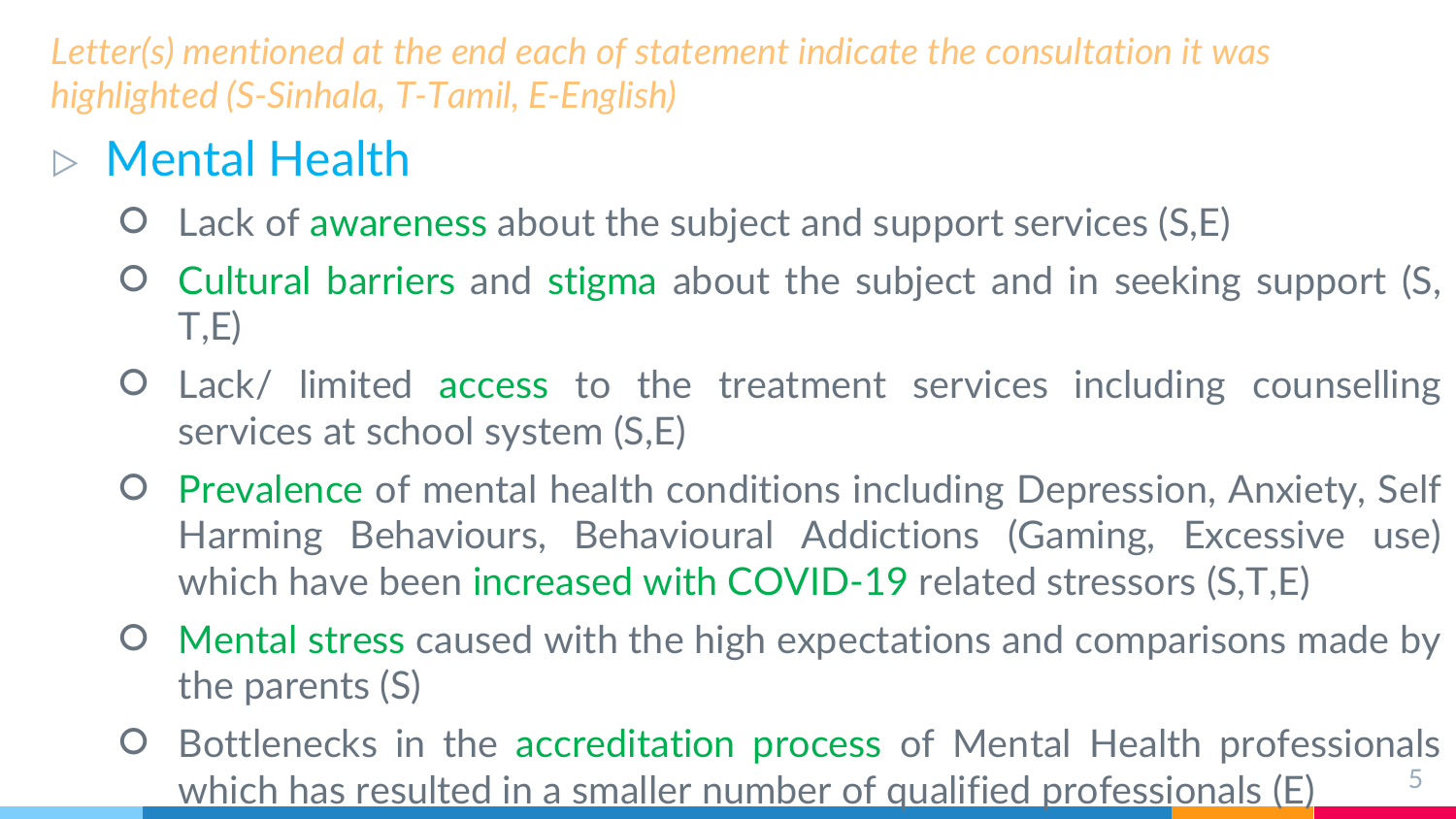### ▷ Education

- Lack of efficiency in the education system including additional time spent in between school and university and higher number of years spent within the school system (T, E)
- Drawbacks in the quality of education system including *mismatch* between national systems and global standards, mismatch between education and job demands, outdated syllabus and lack of inquirybased learning and soft skills development (S,T,E)
- Limited opportunities for higher education and vocational training  $(S,E)$
- Lack of opportunities to support career and skill development including community-based programmes (E)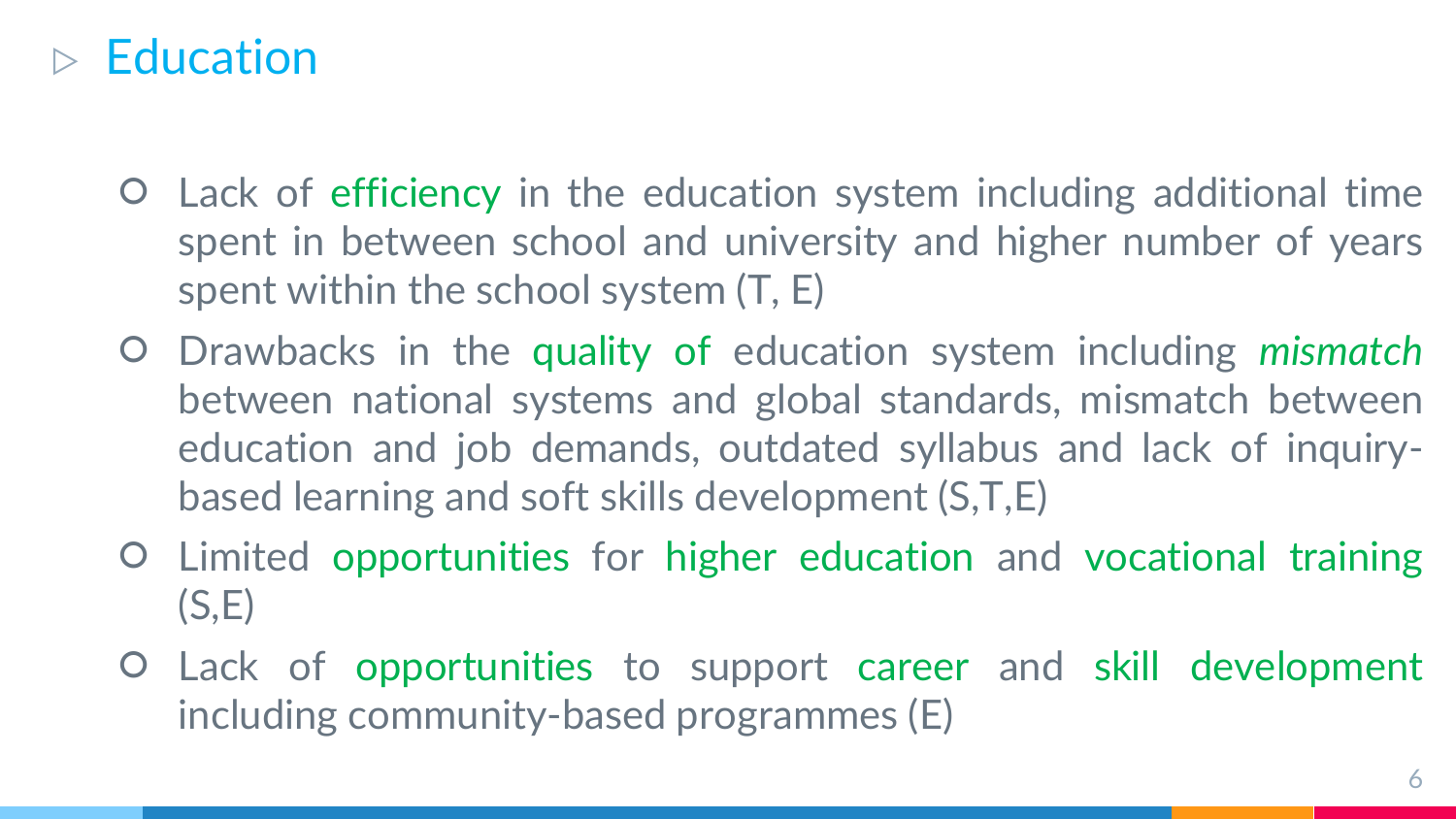## $\triangleright$  Education (Cont.)

- Rigidity of the education system including limited progression options and diversification, lack of focus to identify strengths of children (S,T, E)
- Inequalities in the education system including the disparities between urban and rural schools in distribution of resources and access to online education (devices, network connection etc.) (S,T,E)
- Limited opportunities and infrastructure for extra curricular activities with the education system including for sports, aesthetics and volunteerism (S)
- Lack of infrastructure and other resources to continue education for Children with Disabilities (S)
- Lack of adequate hygiene and sanitation facilities in schools (S) <sup>7</sup>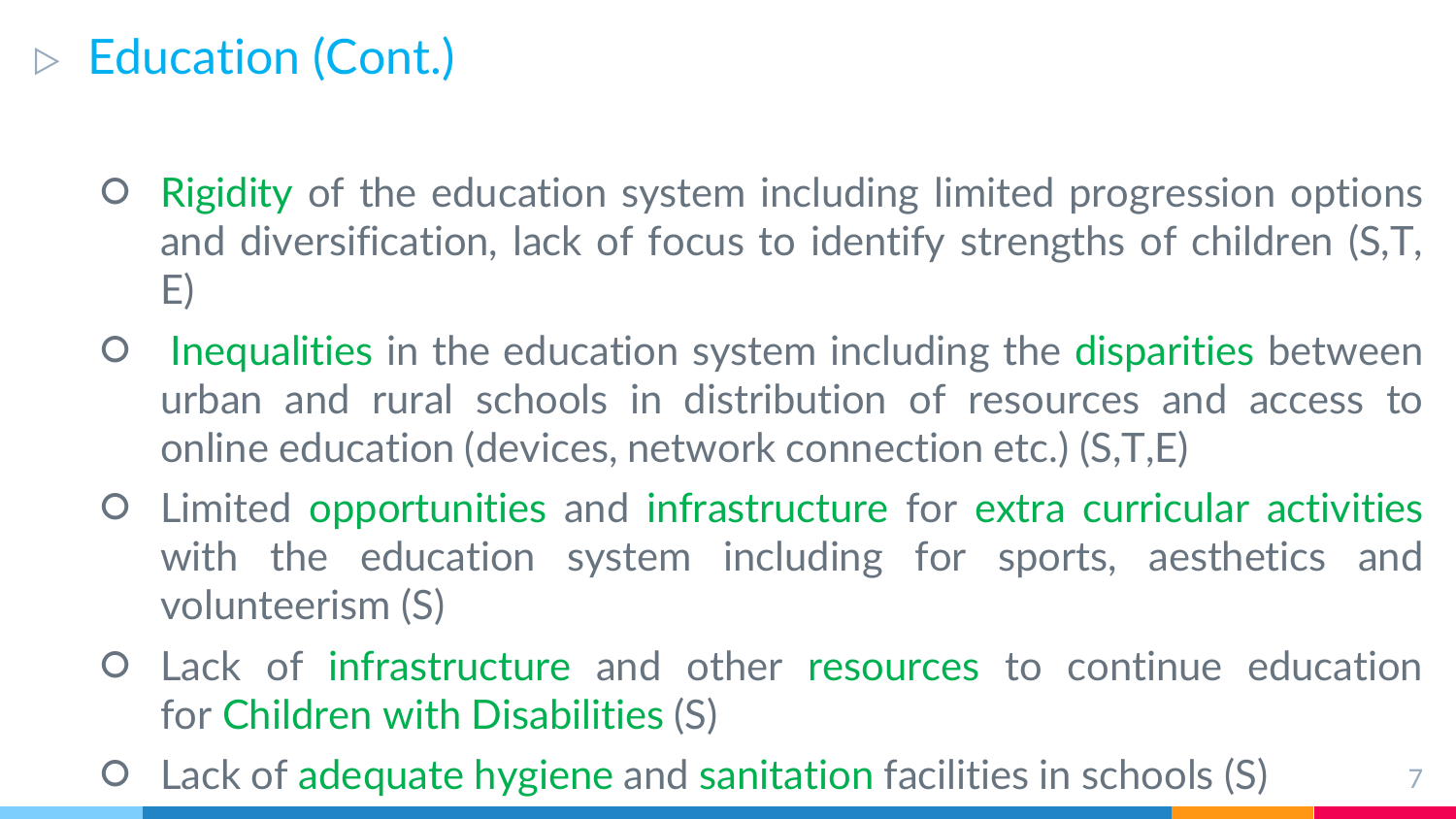#### **Child Protection**

- Lack of awareness, skills and supervision of parents and children related to safe use of digital technology which has resulted in unhealthy outcomes (T,S)
- Lack of technology based safe measures and increased exposure to online violence, gaming, online bullying and pornography (T, S)
- Increased prevalence of Child Labour due to economic constraints in families (T,S)
- Addictions to drugs which has resulted to increase incidents of conflicts with law and children being forced to sell drugs to earn money. (T, S)
- Lack of awareness on services dedicated to children who are addicted to drugs, and stigma & discrimination even after the rehabilitation process (T,S)
- Lack of care and protection from parents as both parents are employed due to the economic constraints of the families (S)
- Inefficiencies, discrepancies and corruption in the law enforcement agencies and officials related to child protection (S)
- Common prevalence of Corporal Punishment at school and home settings (S)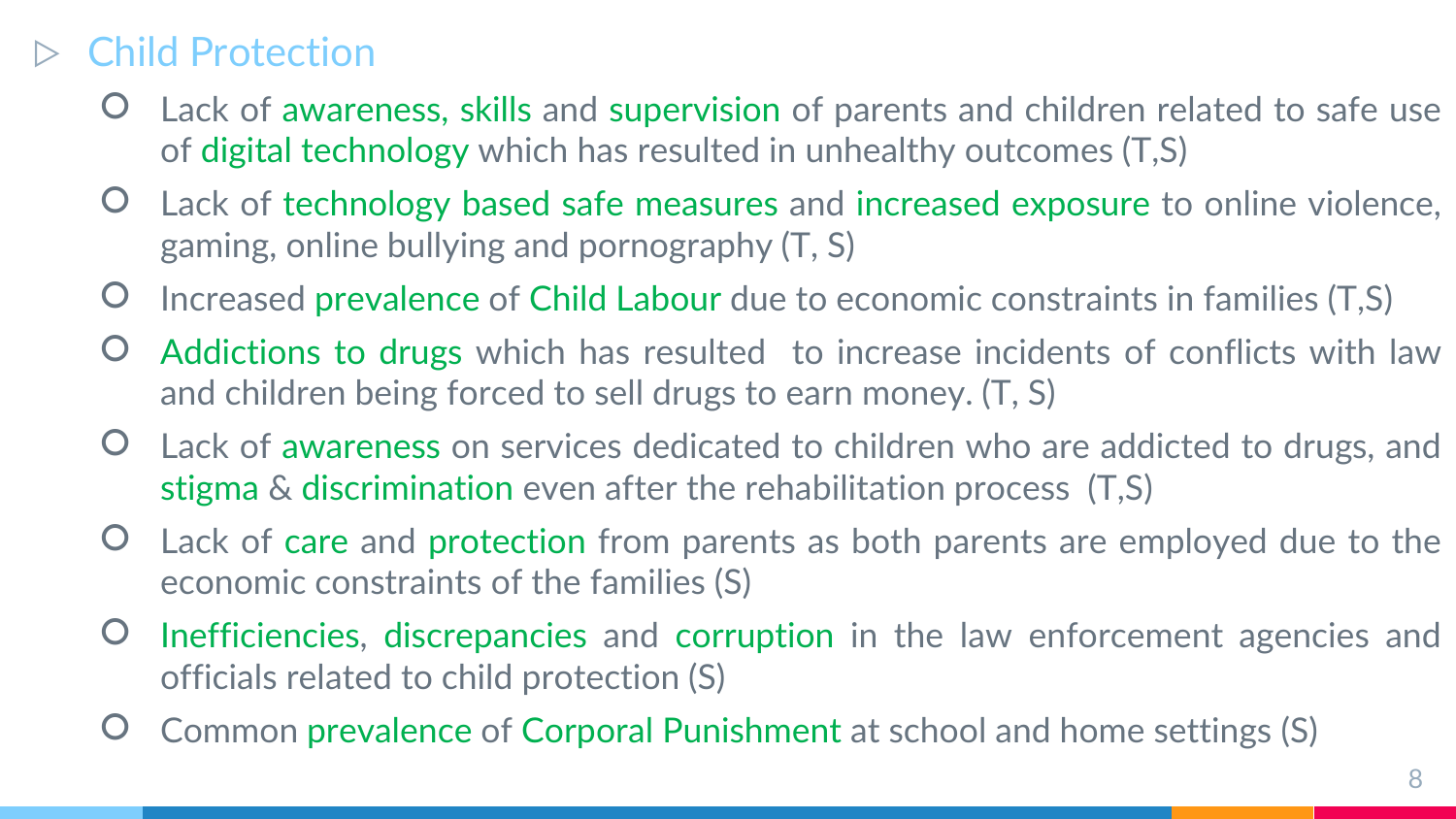## $\triangleright$  Child Participation

- Lack of safe spaces to speak out about the sensitive issues affecting children including Mental Health, LGBTIQ, Sexual abuse and harassment, Corporal Punishment, Cyber Bulling, Gender Inequality (S,E)
- Lack of opportunities given for children by parents to make decisions regarding their own education (E)
- Lack of opportunities and platforms for Youth to act or participate in decision-making due to political influence (S)

## ▷ Racism and Discrimination

- Isolation and discrimination towards children representing Muslim ethnicity (E)
- Lack of female representation in politics and other leadership positions (E)
- Negative social norms, stereotypes and taboo towards women's roles,  $\mathsf{partic}$  participation and rights (E)  $\mathsf{P}$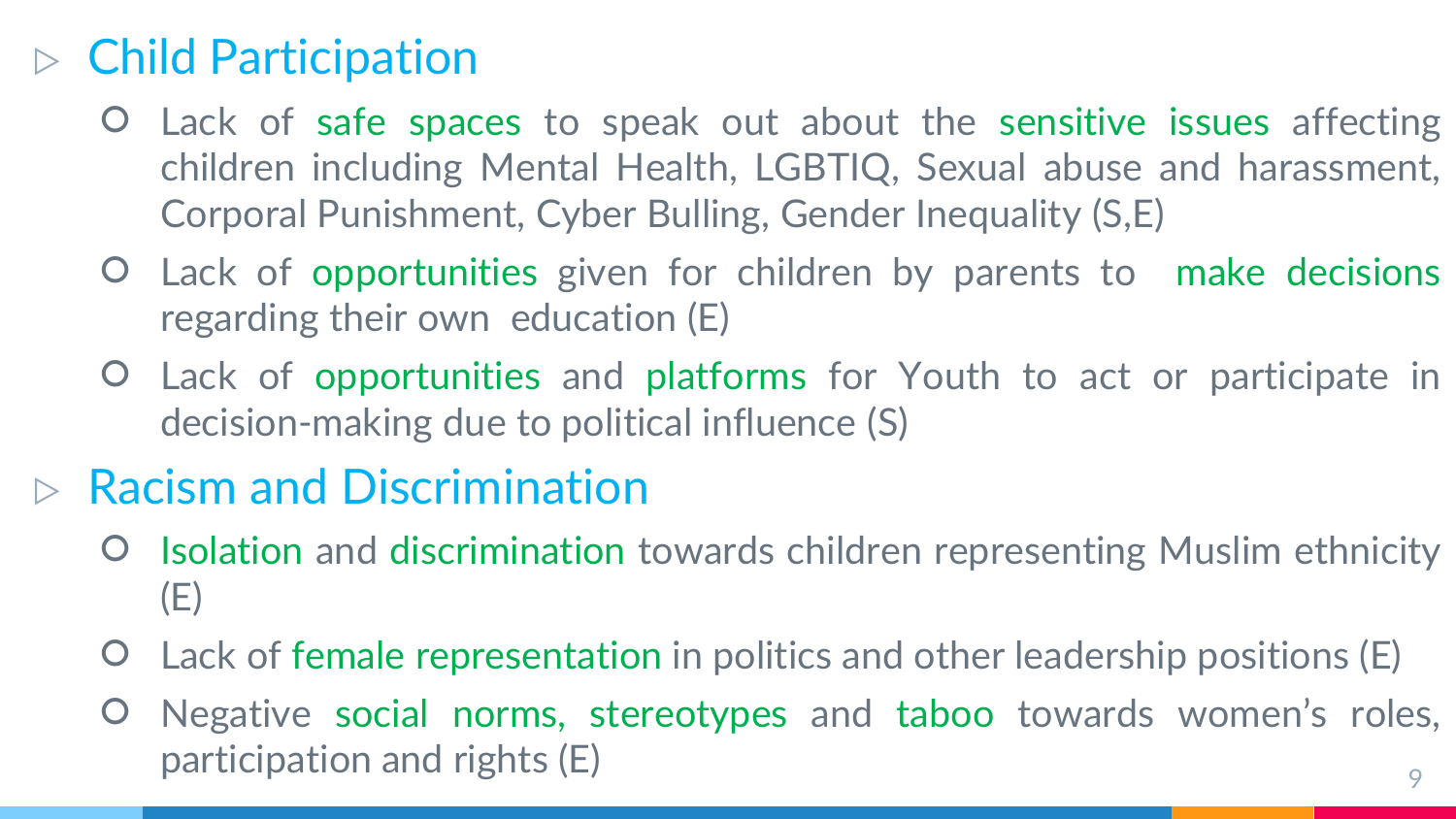## $\triangleright$  Environment and Climate Change

- Lack of knowledge and awareness on the environment and climate change among Children due to exam-oriented education system (S)
- Lack of knowledge and understanding on life saving skills (S)
- Destruction of special ecological and bio-diversity systems which has increased natural disasters (E, S)

## $\triangleright$  Children with Disabilities

- Discriminatory practices faced by Children with Disabilities which has caused severe mental distress and constraints in integrating with society (S)
- Lack of awareness among parents in caring for and helping CWD (S)

## $\triangleright$  Nutrition and WASH

- Increased consumption of unhealthy food items (T)
- Lack of knowledge and skills to grow and prepare healthy food items (T)
- **O** Lack of sanitation facilities in rural areas (E)  $\qquad \qquad 10$